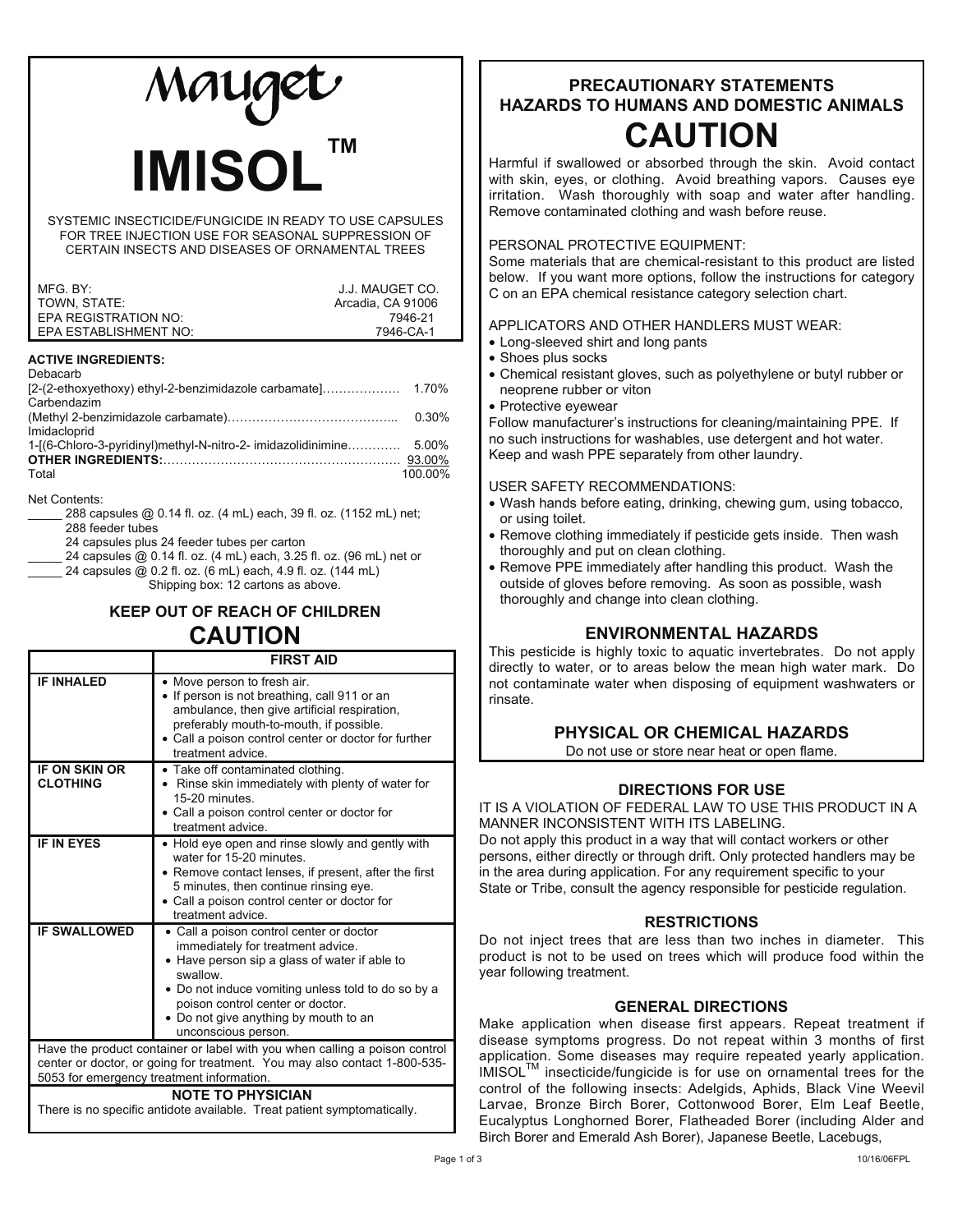Leafhoppers, Leafminers, Mealybugs, Pine Tip Moth Larvae, Psyllids (including Lerp Psyllid), Royal Palm Bugs, Scale Insects (including Asian Cycad Scale), Thrips, Whiteflies, Douglas Fir Gall Midge, Douglas Fir Cone Moth Larvae, and the following diseases: Preventative Dutch Elm Disease treatments are made 4 weeks after Bark Beetle emerges. Therapeutic treatments are made as soon as possible after flagging branch is observed.

| <b>USE</b>                 | <b>DISEASE</b>                                                                                           |
|----------------------------|----------------------------------------------------------------------------------------------------------|
| Alder                      | Ceratocystis Canker, Fusarium Wilt, Physalospora (Bleeding Canker)                                       |
| Arborvitae                 | Kabatina Branch Canker                                                                                   |
| Ash                        | Anthracnose (Fall application only)                                                                      |
| <b>Bay Tree</b>            | Fusarium Wilt, Nectria Canker                                                                            |
| <b>Birch</b>               | Melanoconium Dieback                                                                                     |
| <b>Buckthorn</b>           | Nectaria (Tubercularie) Canker                                                                           |
| Camphor                    | Verticillium Wilt                                                                                        |
| Carob                      | Verticillium Wilt                                                                                        |
| Catalpa                    | Verticillium Wilt                                                                                        |
| Cedar                      | Cornyneum Blight, Diplodia Tip Blight, Phomopsis (Kabatina)                                              |
| Cypress                    | Cedar Branch Canker                                                                                      |
| Douglas Fir                | Phomopsis Canker                                                                                         |
| Elm                        | Cephalosporium ulmi (Elm Wilt), Ceratocystis ulmi (Dutch Elm Disease), Cytospora Canker, Fusarium Wilt,  |
|                            | Vermicularia Dieback, Verticillium Wilt                                                                  |
| Fir                        | <b>Cytospora Canker</b>                                                                                  |
| Gum (Sweet)                | Ceratocystis Canker                                                                                      |
| Madrone                    | Thielaviopsis Decline, Fusarium Wilt                                                                     |
| Magnolia                   | Ceratocystis Canker                                                                                      |
| Maple                      | Verticillium Wilt                                                                                        |
| Mimosa                     | Fusarium pernicosium (Mimosa Wilt)                                                                       |
| Mulberry (Fruitless)       | Ceratocystis Canker                                                                                      |
| Oak                        | Oak Wilt (Ceratocystis fagacearum), Anthracnose (Spring application only), Nectaria Canker, Oak Decline: |
|                            | (Botryodiplodia, Cephalosporium, Dothiorella, Fusarium, Pestalotia, Verticicladiella, Verticillium)      |
| Olive                      | Fusarium Wilt, Verticillium Wilt                                                                         |
| Palm                       | Penicillium vermoeseni (Pink Bud Rot), Atropellis Canker, Ceratocystis Dieback                           |
| Pine                       | Fusarium moniliforme, F. subglutinans (Pine Pitch Canker), Leptographium Canker                          |
| Pistachio (Non-Crop)       | Verticillium Wilt                                                                                        |
| Poplar                     | Cytospora Canker                                                                                         |
| Redwood (Coast and Sierra) | Botryosphaeria Branch Canker, Corneum Canker                                                             |
| Spruce                     | Cytospora Canker                                                                                         |
| Sycamore                   | Anthracnose (Spring application only)                                                                    |
| Walnut (Black Non-Crop)    | Melanconium Dieback, Ceratocystis Canker                                                                 |
| Willow                     | Cytospora Canker                                                                                         |

**Important**: Preventative application is more effective than therapeutic treatment in trees showing disease symptoms. Trees in advanced stages of disease development may not respond to treatment. Healthy trees under optimum conditions will absorb the full contents promptly. Infected trees will absorb the material more slowly due to the vascular plugging caused by the disease. If Imisol is not absorbed within 24 hours, the tree is considered high risk and has a poor chance of survival.

#### **1. The MAUGET SYSTEM**

(A) Mauget compressible capsule with insert hole

(B) Feeder tube with flanged gun-sight and opposite tapered beveled end

#### **2. TOOLS**

(A) Portable electric drill

(B) 11/64 in. (0.4 cm) drill bit

(C) Plastic mallet

(D) Tape measure

(E) Insertion tool (optional)

#### **3. NUMBER OF CAPSULES**

Measure the tree at chest height in inches. If measuring the circumference, divide this number by six (6) to determine the number of capsules needed. If measuring the diameter, divide this number by 2 (two) to determine the number of capsules needed. If the number of capsules results in a fraction, round down to the lower whole number.

The following dosage, per capsule, is generally recommended. Depending on tree diameter, use the following dosage, per capsule:

- 4 mL 2 to 10 inches dbh (Diameter at Breast Height)
- 6 mL 10 inches dbh and above (Diameter at Breast Height)

Trees in advanced stages of insect infestation and/or disease development, may not respond to treatment. The health, species of the tree and the environmental conditions will determine the rate of uptake.

#### **4. PRESSURIZING THE CAPSULES**

Apply the appropriate amount of pressure on the top of the capsule in order to compress.